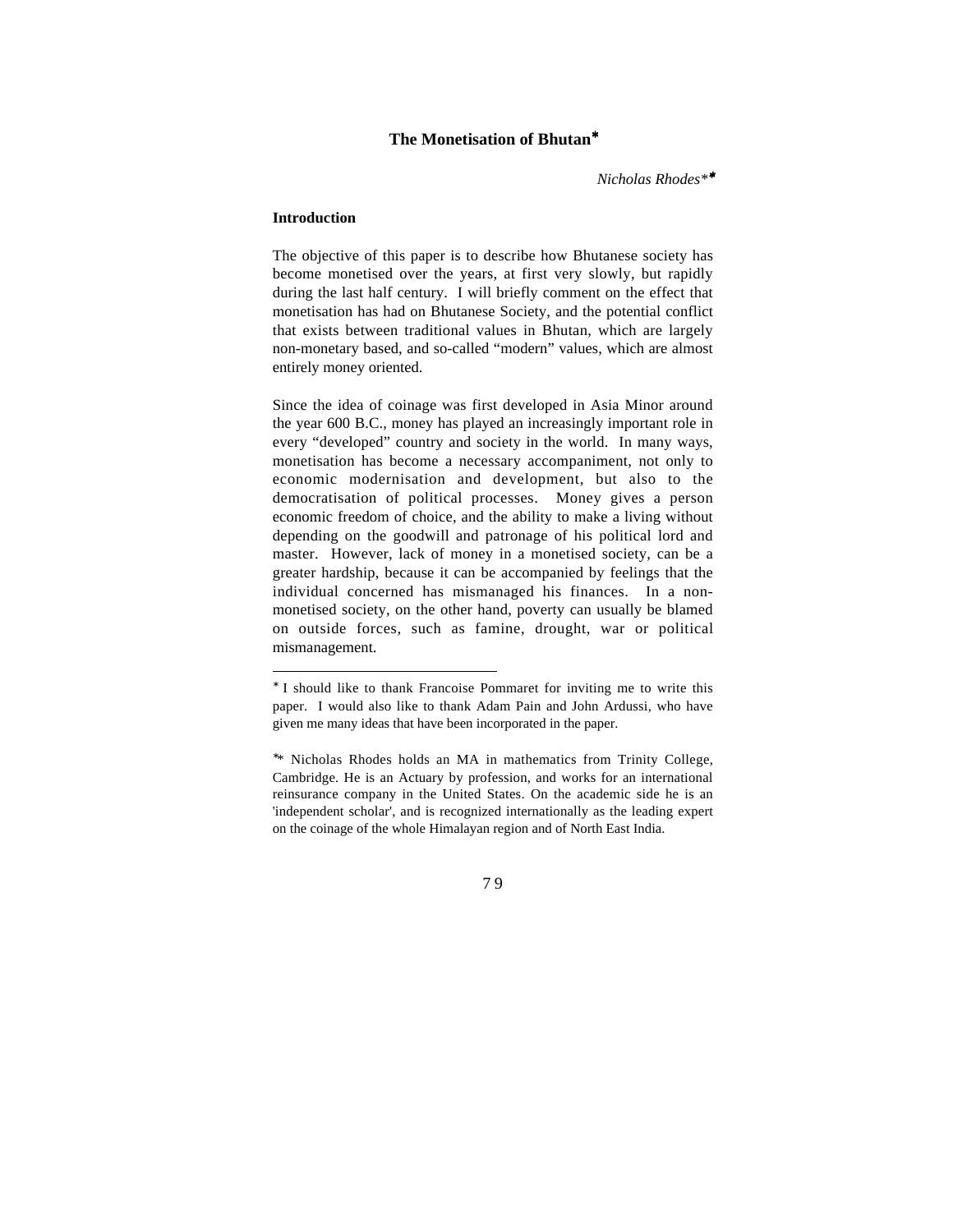Bhutan has been a very latecomer to the concept of money. It is only in the second half of the  $20<sup>th</sup>$  century that currency has started to play a significant role in the fiscal policy of the state and in the wider economy. Bhutan provides an interesting subject for research into the social, political and economic effects of monetisation as the country continues its development process.

### **Historical Background**

The first mention of coins in Bhutanese sources occurs during the time of the first *Zhabdrung*, Ngawang Namgyal. In his biography, it is recorded that in about 1619, the people of Chhuka presented him with some coins, and these were melted down and to build a silver reliquary for the ashes of his father.

The earliest coins that I have seen in Bhutan are silver tangkas of Lakshmi Narayan of Cooch Behar, datable to the period 1587-1626. However, the earliest Cooch Behar coins date from the reign of the previous king, Nara Narayan (1555-87), and as a trade route to Tibet through Bhutan certainly existed before  $1583$ , coins probably reached Bhutan in or before the 1580's.

The initial use made of the coins by the *Zhabdrung* implies that at this early period, they were treated as bullion, with no regular monetary use, other than as a store of value, exchangeable for goods if necessary. This can be compared with the situation in Tibet, where there is no evidence that coins were used in commerce until the  $17<sup>th</sup>$ century, whereas in Bengal, and the area to the south of Bhutan, silver coins were used from the  $13<sup>th</sup>$  century.<sup>2</sup>

# **Developments in the 17th & 18th Centuries**

During the  $17<sup>th</sup>$  and  $18<sup>th</sup>$  centuries, mention is made in several Bhutanese chronicles (known by this time as *Ma Tam*, of coins being given as gifts from the *Desi* to monks and/or to the people in a particular ceremony called a *Mang-'gyel.*<sup>3</sup> Also, gifts offered by the people to officials were sometimes valued in terms of *Ma Tam*. The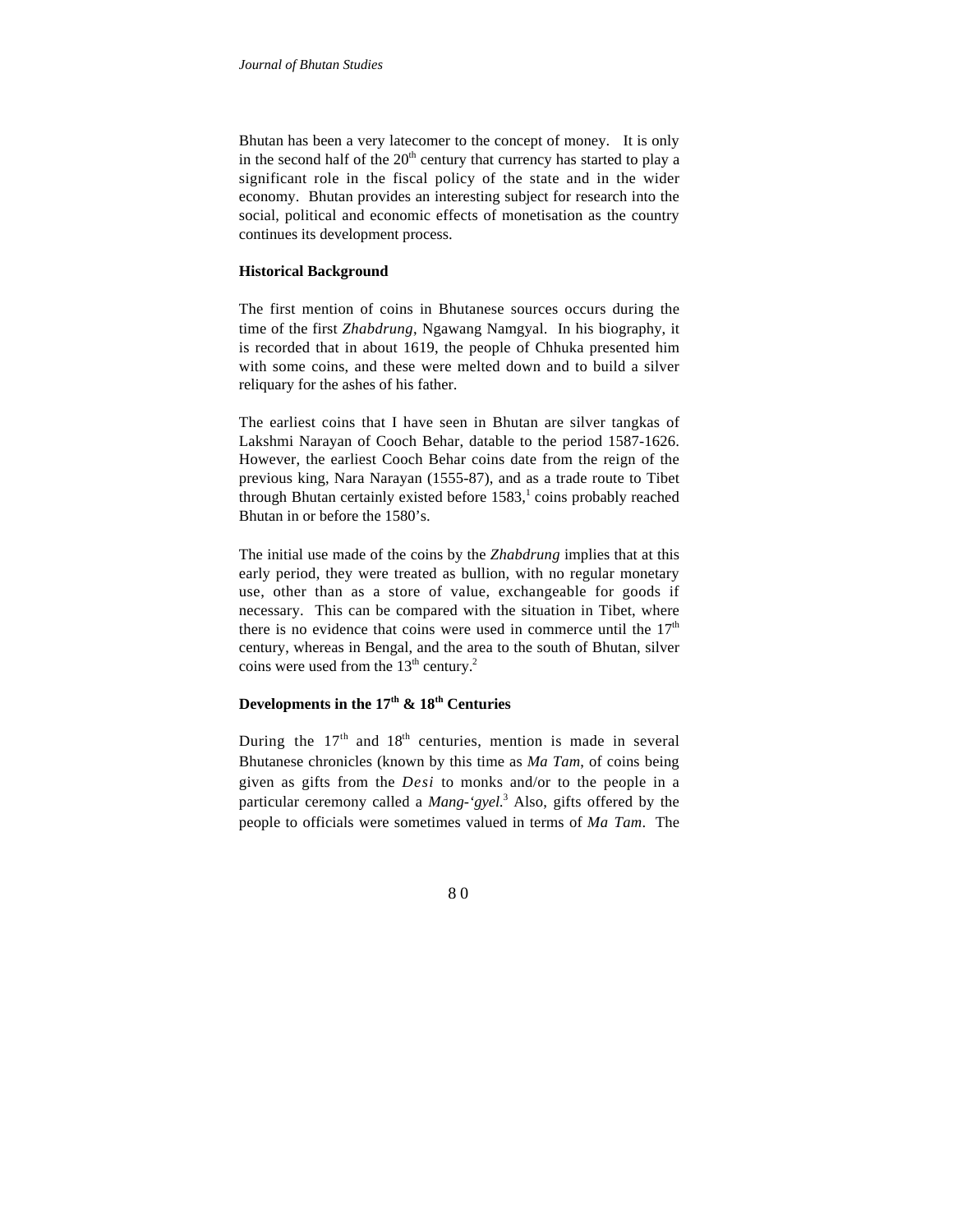term *Ma Tam* refers to the silver coins of Cooch Behar, and derives from the letter *Ma* at top right of these coins. These coins were called Narayani rupees in the plains of northern Bengal.<sup>4</sup>

During the period between about 1640 and 1750, much of the bulk transit trade between Tibet and India passed through Nepal.<sup>5</sup> However, in the middle of the 18<sup>th</sup> century, King Prithvi Narayana Shah of Gorkha started his campaign to conquer the Kathmandu Valley. His ultimate success in 1768 was achieved by laying siege to the Valley, starting in about 1744, and cutting off all contact with the outside world. As a result, this transit trade had to seek other routes, and it is very likely that some of it passed through Paro. Assuming this trade was merely a re-routing of the trade that had previously passed through Nepal, it would have involved sending gold, musk, silks and wool from Tibet to India, in exchange for cotton, rice and other grains, with the balance made up of silver coin.6

There is evidence that during the latter half of the  $18<sup>th</sup>$  century, the *Desi* sent silver to the Cooch Behar mint to strike into coin. As there were no silver mines in Bhutan, the bullion must have been acquired as a result of trade, and it is interesting that the *Desi* did not think of striking his own coinage. Comparison can be made with Tibet in the 18<sup>th</sup> century, which sent silver to Nepal to be struck into coin, rather than strike its own coinage.<sup>7</sup>

The economy of Bhutan at this time was essentially agricultural, often on a subsistence basis, with small scale trading of surpluses between neighbours. Taxes were largely payable in goods, in the form of crop sharing, and in labour. The taxes collected were stored in the *dzong*s and in times of need, surplus grain could probably be bought from the *dzong*s, using coins or in exchange for other goods. Any increase in transit trade may have benefitted the local people who would have provided transport in exchange for cash or a share of the goods being transported. It would have also presented the Bhutanese with opportunities to sell surplus local rice or other agricultural produce to Tibet, and hence retain some of the silver that was flowing northwards. When there was surplus silver in the economy, taxes could be collected in coin, but not otherwise.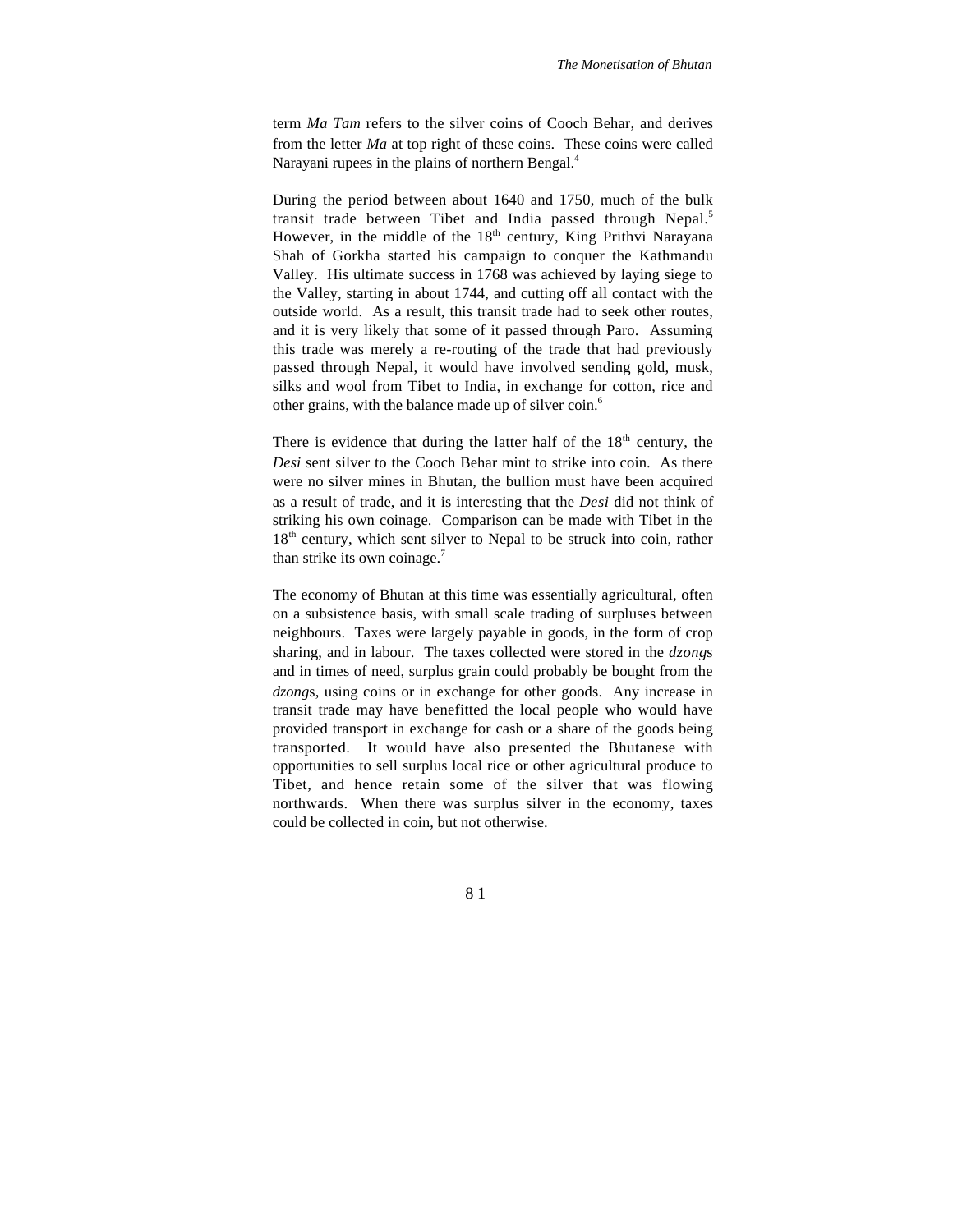Coins must have played some role as currency in Bhutan during the 18<sup>th</sup> century. They certainly made trade with Cooch Behar easier, as they could pay for the use of the Terai land, and for imports of foodstuffs and other goods from Bengal. The coins that were used in Bhutan were all made of silver during the  $18<sup>th</sup>$  century, too large a denomination for day-to-day market transactions, so they had comparatively little practical role in the internal economy of the country, where they were mainly used as gifts and as store of wealth. When trade resulted in people building up stocks of surplus silver, the Government may have permitted the taxes, normally due in the form of labour, crop sharing, or cloth, to be settled in cash.8

When the bulk transit trade between India and Tibet did not pass through Bhutan, the export to Tibet of rice and other surplus agricultural produce exceeded in value the import of wool, gold, silks and salt, resulting in a net flow of silver into Bhutan from the north. There would also have been some religious donations received from the *Drugpa* monasteries in Tibet. Some of the rice exported may have been surplus to State, or rather *Dzong*, requirements, sold to relieve storage problems; but some privately owned grain may also have been exported. Although many Bhutanese engaged in trade to a certain extent, very few were full-time traders. By contrast, those Tibetans or Bengalis who visited the country would have relied entirely on trading activities for their livelihood.

In contrast to Bhutan, Cooch Behar struck silver coins as a way of raising revenue from transit trade. Traders carrying silver, had to take it to the mint to strike into local coins, before it could be exported, and local taxes and expenses paid. When there was significant transit trade from Tibet, there was a net influx of silver coins from Cooch Behar into Bhutan. It is interesting to note that hardly any coins were struck in Cooch Behar between 1681 and 1695, a period coinciding with the rule of the  $4<sup>th</sup> Desi$ , so it is likely that very little transit trade was conducted at this period. By contrast, the coins of Devendra, Dhairyendra and Rajendra are particularly common in Bhutan, all struck during the period 1763 to 1783, so this must have been a period of considerable trade. Apart from coins of Cooch Behar, some Indian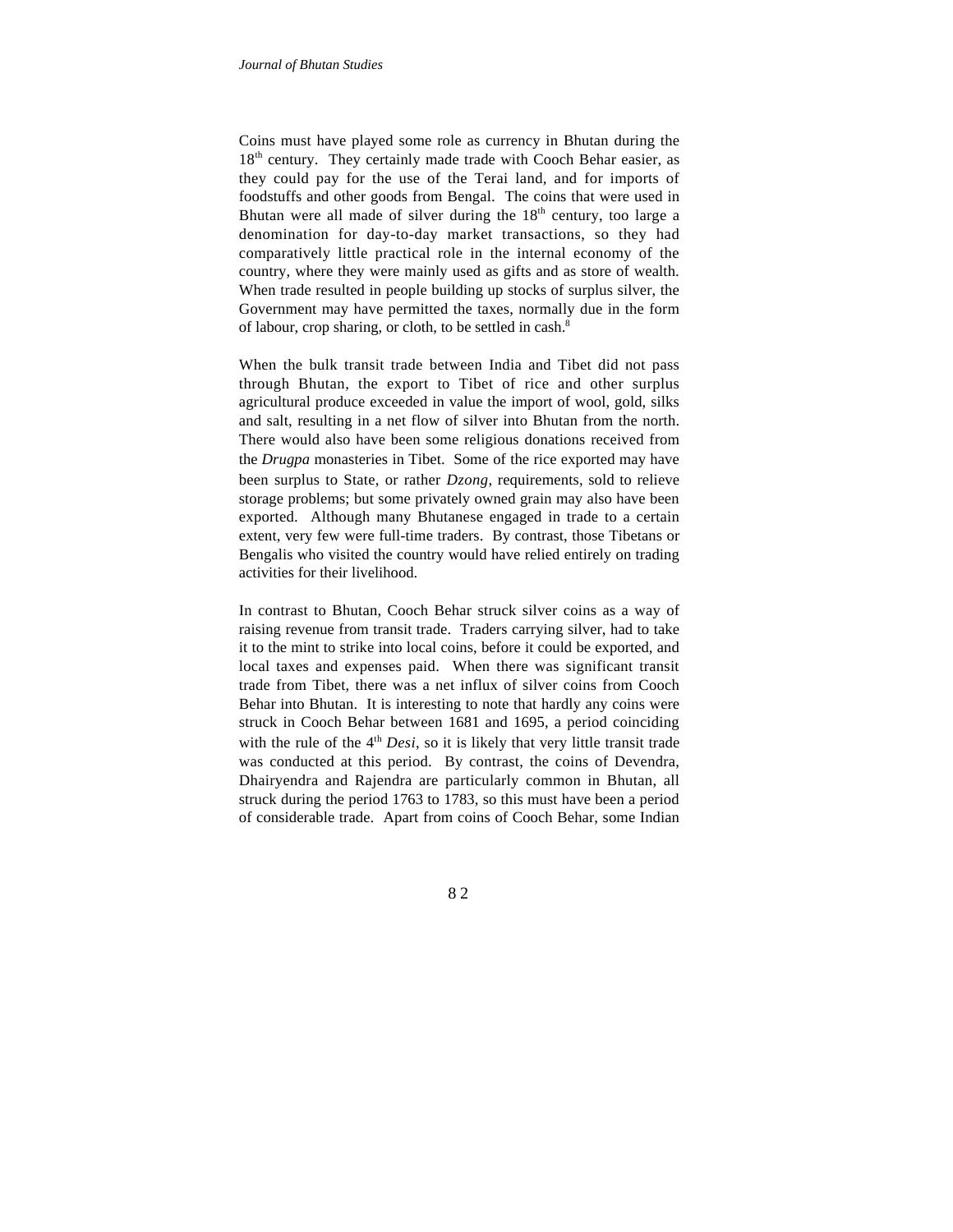silver rupees also entered Bhutan from the south, including French Arkot rupees, struck in Pondicherry, which came from the French trading station that was located at Goalpara.<sup>9</sup>

The use of coins seems to have been restricted to the Drugpa population in the west of the country, as I have not personally found evidence of the use of coins in the east, prior to the influx of Tibetan silver coins in the 1880's and later. Interestingly, Samuel Davis, who visited Bhutan in 1783, commented on the lack of coinage in his diary, and I will quote the passage in full:-

"That the absence of money in a society excludes, in a proportionate degree, depravity of morals and vices of various kinds, is in some measure exemplified in Boutan, where there is no other coin than the Beyhar rupee, which finds its way into the country in so scanty a portion, as to leave the natives possest almost of the same advantages with those to whom money is wholly unknown. Under these circumstances, the governors of districts, and others employed under the Rajah, have not the same means of massing wealth, which in other countries excite peculation and proves the source of the most destructive crimes: for had they ever so much a natural propensity to such practices, insurmountable obstacles would arise to the gratification of their views. An exorbitant levy on the produce of the land would be a transaction impossible to conceal; or if practised with success, the different commodities must perish upon hand, as no means would occur of turning them into money but by exportation, which would require the Rajah's authority and passport. Wealth is, besides, less valuable to an individual in Boutan, than in countries where it not only procures the conveniences of life, but the distinctions due to merit. In Boutan it might create envy, but could not raise the possessor above the rank assigned to him in one of the classes before described. The pride of dress and attendants is unknown to all except a few public officers, employed immediately under the Rajah, and the mass of the inhabitants are here more nearly upon an equality than they are in most other civilized parts of the world.<sup>10</sup>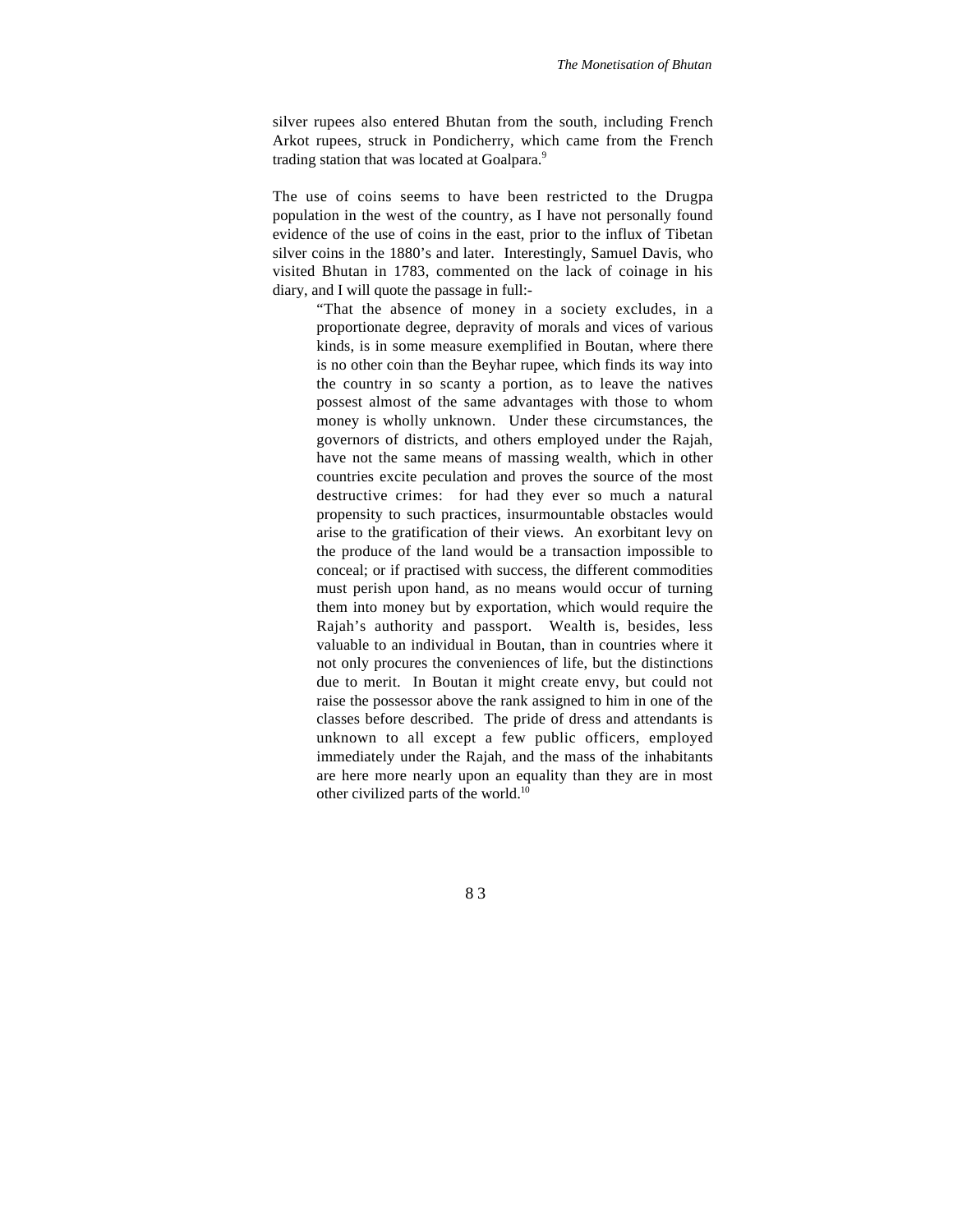This paragraph is particularly interesting, as it shows that, at least in 1783, Samuel Davis did come across tax payments in coin, and at that time, Bhutanese officials had to obtain a passport before travelling and trading out of the country. He also points out how lack of coinage can contribute to the happiness of the general population, by making it difficult for unscrupulous local officials to exploit the people. The incentive for corruption had been effectively removed.

### **Developments in the 19th Century**

After 1788, the British were consolidating their control over northern Bengal, and closed the mint in Cooch Behar, as they wanted to enforce a uniform British coinage. This left Bhutan with no source of new coins to satisfy their few monetary requirements. With silver continuing to arrive in Bhutan as a result of the bilateral trade with both India and Tibet, the *Desi* and the Penlops decided to strike their own coins. This presumably involved persuading metal workers with the necessarily skills to come from Cooch Behar to work the mints in Bhutan. The coins these artisans produced were copies of the old Cooch Behar types, and Bhutan made payments to Assam and Cooch Behar with these locally made coins. Initially the Bhutanese coins were struck from silver of better quality than the old Narayani rupees, and they were readily accepted in the plains.

Until the 1830's, the Narayani rupee remained the common currency in the plains area to the south of Bhutan, even though Bhutan was the only source of new supplies after the closure of the Cooch Behar  $min<sup>11</sup>$ . By 1835, the British realised that the Bhutanese were striking coins with a lower silver content, and they refused to accept them at more than bullion value. After 1840, the Narayani rupee gradually disappeared from use outside Bhutan, as they were withdrawn by the British authorities, and replaced by British Indian rupees. There was then no incentive for the Bhutanese to strike a coin that was acceptable for trade with India<sup>12</sup>. During the  $1830$ 's, the Bhutanese coins appear to have had about 50 per cent silver content, but the alloy rapidly deteriorated, and while some coins had a silver wash, it was not long before they became unashamedly copper.<sup>13</sup>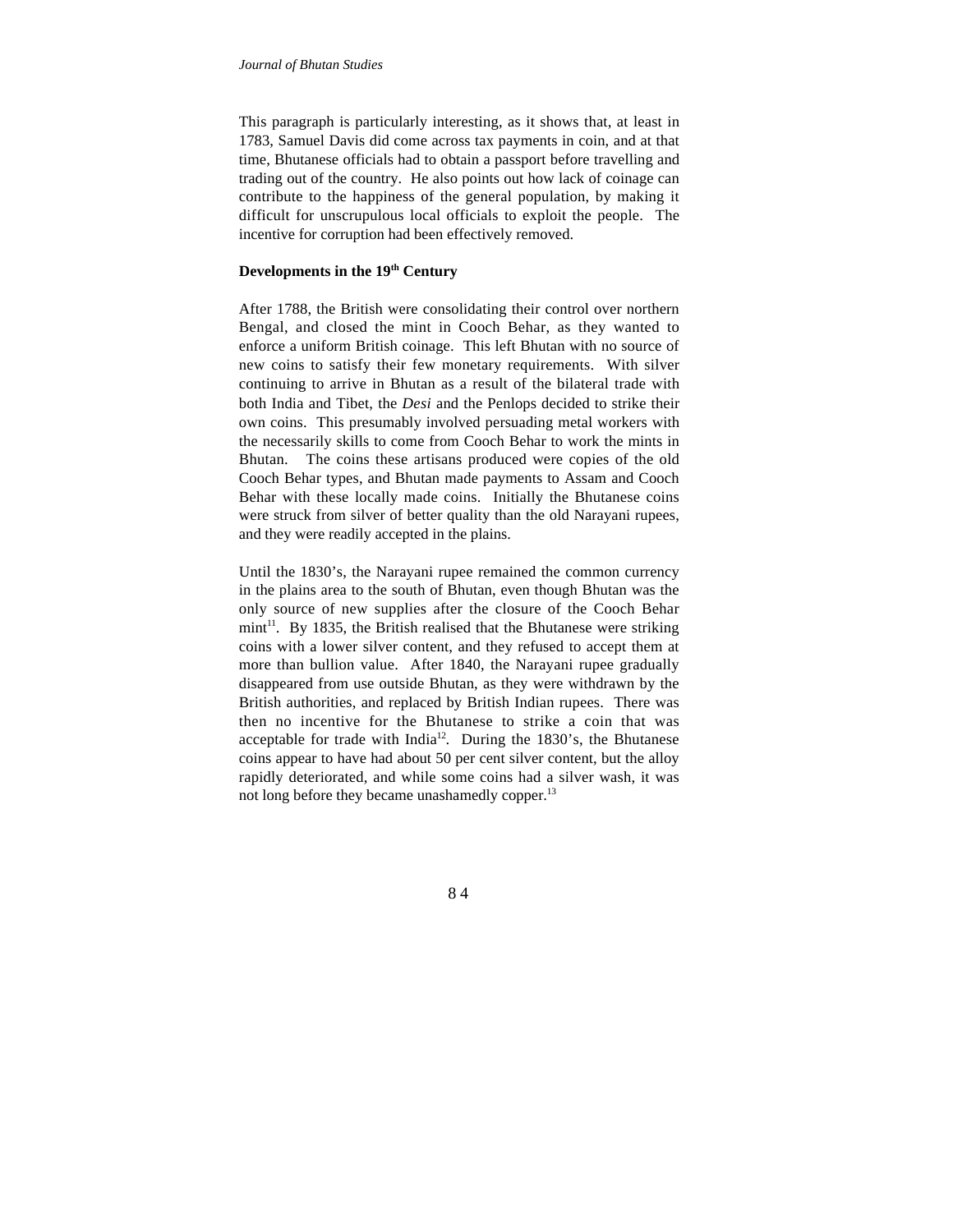It is interesting to speculate on the reasons behind this debasement. It could be that the political instability in Bhutan would have made it difficult for Tibetan and Bengali traders to visit the country safely to conduct transit trade. The political situation may have resulted in a fall in crop production, with a reduction in the volume of rice and other crops available for export to Tibet, and may have also disrupted the collection of taxes on crops. Any fall in the trading of crop surpluses with Tibet would have reduced the supply of silver received, whether by the *Desi* and the *Penlops*, or by other Bhutanese people, so that the supply of silver available for striking into coin would have fallen. By this time, the Cooch Behari metal workers had probably located copper ore in Bhutan, and had commenced mining activities, so local copper could be struck into coins. These base metal pieces could be used in local markets, but had no value in foreign trade. The fact that the first copper coins were coated with a silver wash implies that they were intended to circulate alongside the pieces that had silver in their alloy. However, Gresham's law certainly applied, and their owners probably hoarded the silver specimens until their higher value was appreciated.

Between 1835 and the 1880's or later, no silver coins were struck in Bhutan, but an ever increasing number of base metal coins were struck in the west of the country, mainly by the Penlops or other local rulers. Some pieces, however, may have been privately struck by anyone with commercial acumen, and access to copper. The disturbed political situation at this period meant that control could not be effectively exercised over minting activities, and the copper coins satisfied a growing demand among the people for a convenient currency to facilitate local small scale market trading. It seems, however, that the circulation of these base metal coins was limited to the area from Tongsa westwards. In the east of the country there is no evidence that any locally produced coins circulated at all.

After 1865, the British made payments to the Bhutanese Government for the Duars that they had annexed. These payments were made in silver rupees, so that once again, the Bhutanese rulers had access to a supply of silver. The payments amounted to Rs.50,000 yearly until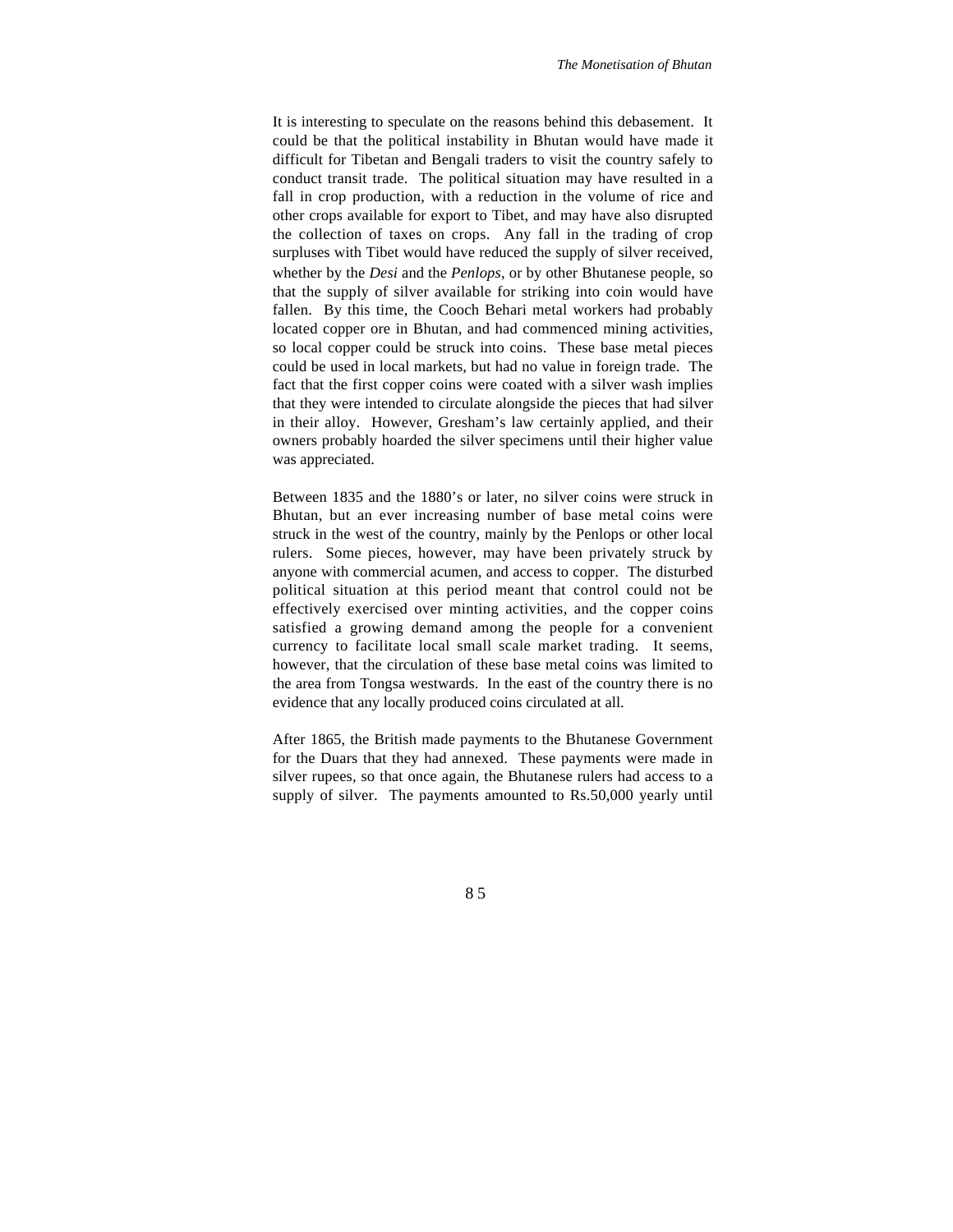1910 when they were increased to Rs.100,000, then to Rs.200,000 in 1942 and finally to Rs.500,000 annually in 1950.

During most of the  $19<sup>th</sup>$  century trade between Bhutan and both India and Tibet remained at a relatively low level, compared to the  $17<sup>th</sup>$  and  $18<sup>th</sup>$  centuries. However, trade increased at the end of the  $19<sup>th</sup>$  century, as the political situation stabilised. As a result there was little need for a coinage that was acceptable outside Bhutan. Coin was rarely, if ever, used as a medium for the payment of taxes, or for other fiscal purposes, which contrasts with the way that Nepal utilised coinage in their economy. It is clear that the nature of the traditional state in Bhutan was fundamentally different from that in Nepal and India. More similarities can be drawn with Tibet, which also did not use coins for fiscal purposes, and only struck coins in significant volumes from the late  $18<sup>th</sup>$  century.

## **First Half of the 20th Century**

Political stability returned to Bhutan after the 1880's, when Ugyen Wangchuck, the Tongsa *Penlop*, emerged as the undisputed ruler of the country. This enabled trading contacts with both British India and Tibet to recommence. Until the 1950's, the volume of trade was modest, but around 20,000 tons of rice were apparently sold to Tibet each year, in exchange for salt, soda, wool and silver dollars.<sup>14</sup>

Ugyen Wangchuck struck his own silver coins, called Norbhu Phubchen, mainly for use as ceremonial gifts, and he also struck similar copper coins. As an example of the use to which these coins were put, three copper coins had to be offered to the King by a newly appointed attendant. A single silver coin could be given by a highranking traveller to his host, in appreciation for hospitality received.<sup>15</sup> The copper coins were widely used in the west of the country for small scale purchases.<sup>16</sup>

Fine silver half rupees and pice were struck for Bhutan in the Calcutta mint between 1928 and 1930. Only about 50,000 silver coins and 10,000 copper coins were produced in total, as there was still little use for cash money in the country. There were no permanent shops, and only a few regular markets. The reason behind the small number of

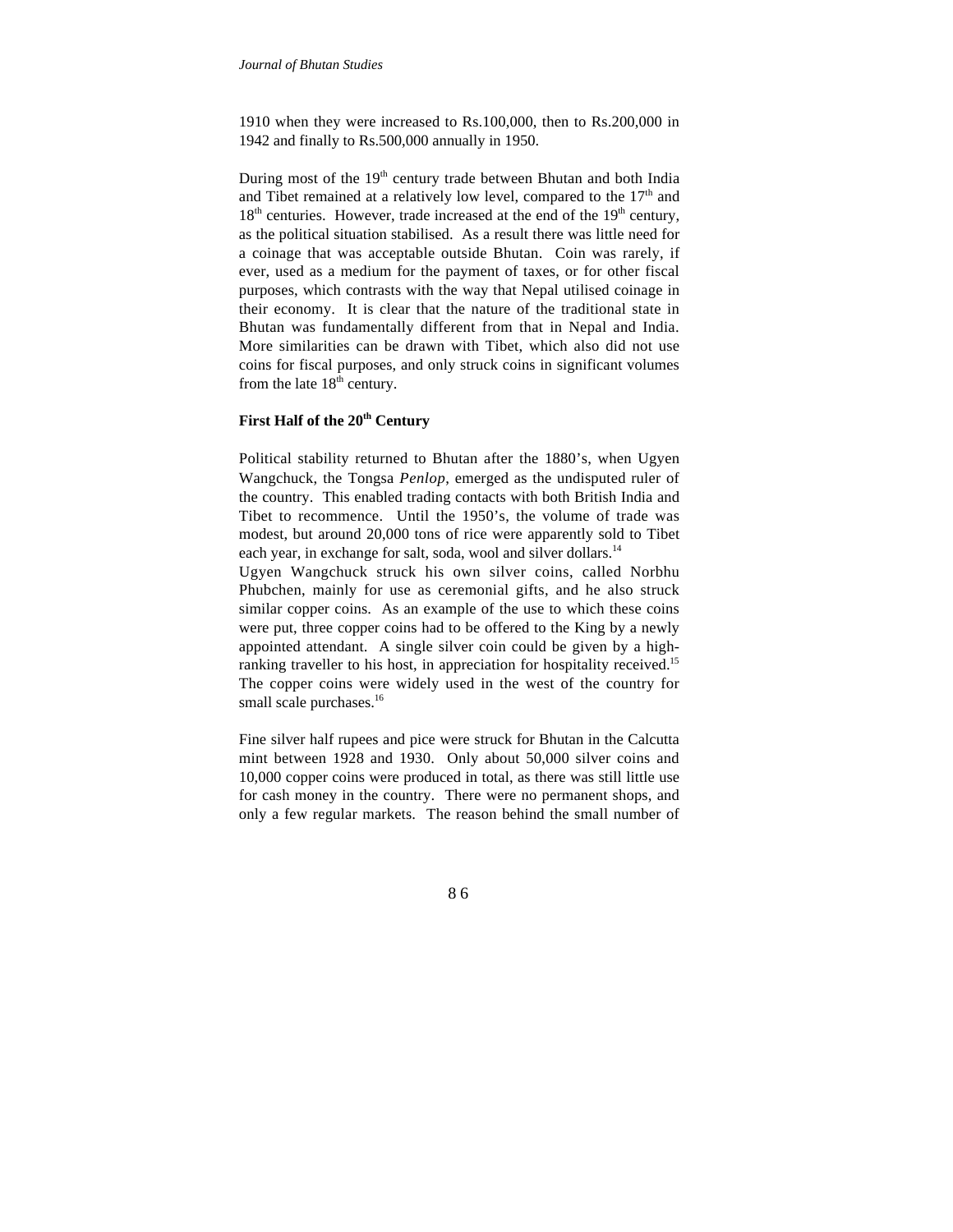copper coins struck was presumably the cost of manufacture, which must have been prohibitive, compared with the cost of making such coins locally.

At this time government officials were still not paid regular cash salaries, and taxes were rarely payable in money.<sup>17</sup> When large sums of money were required for bulk purchases or land transactions, either Indian rupees, Tibetan base silver *tangkas*, or Chinese silver dollars, were used. Since these coins had a trading value outside the country, the Bhutanese considered them more practical than the local silver coins. There were no roads then, and little to spend money on, so the volume of coin in circulation was not great. However, some families built up a store of the foreign silver coins in case of future need, and even today, some people still keep bags of these old silver coins as a store of wealth.

### **Second Half of the 20th Century**

The third King, Jigme Dorji Wangchuck, who succeeded his father in 1952, instituted a very gradual modernisation of the country. The King had had more exposure to the outside world than his father, and he developed a vision of how he would like to see his country move into the modern world. Early in his reign the capital was moved permanently to Thimphu, where the old *Dzong* was substantially rebuilt as the new centre of Government. Soon after he ascended the throne, government officers received regular salaries in cash for the first time, instead of rations of grain and cloth, and other irregular royal gifts.

From about 1954, taxes in kind were gradually reduced or abolished, and replaced by taxes payable in cash. Exports of rice to Tibet continued, but in the late 1950's, the Chinese began to pay for their imports with "worthless" paper money, instead of with silver coin. Trade with Tibet ceased in 1959, and the Bhutanese trade representative in Lhasa was withdrawn in 1960. This meant that India became the sole trading partner of Bhutan. In the early 1960's, the Indian army helped build new roads from the Indian border up to Thimphu in the west, and to Tashigang in the east, which facilitated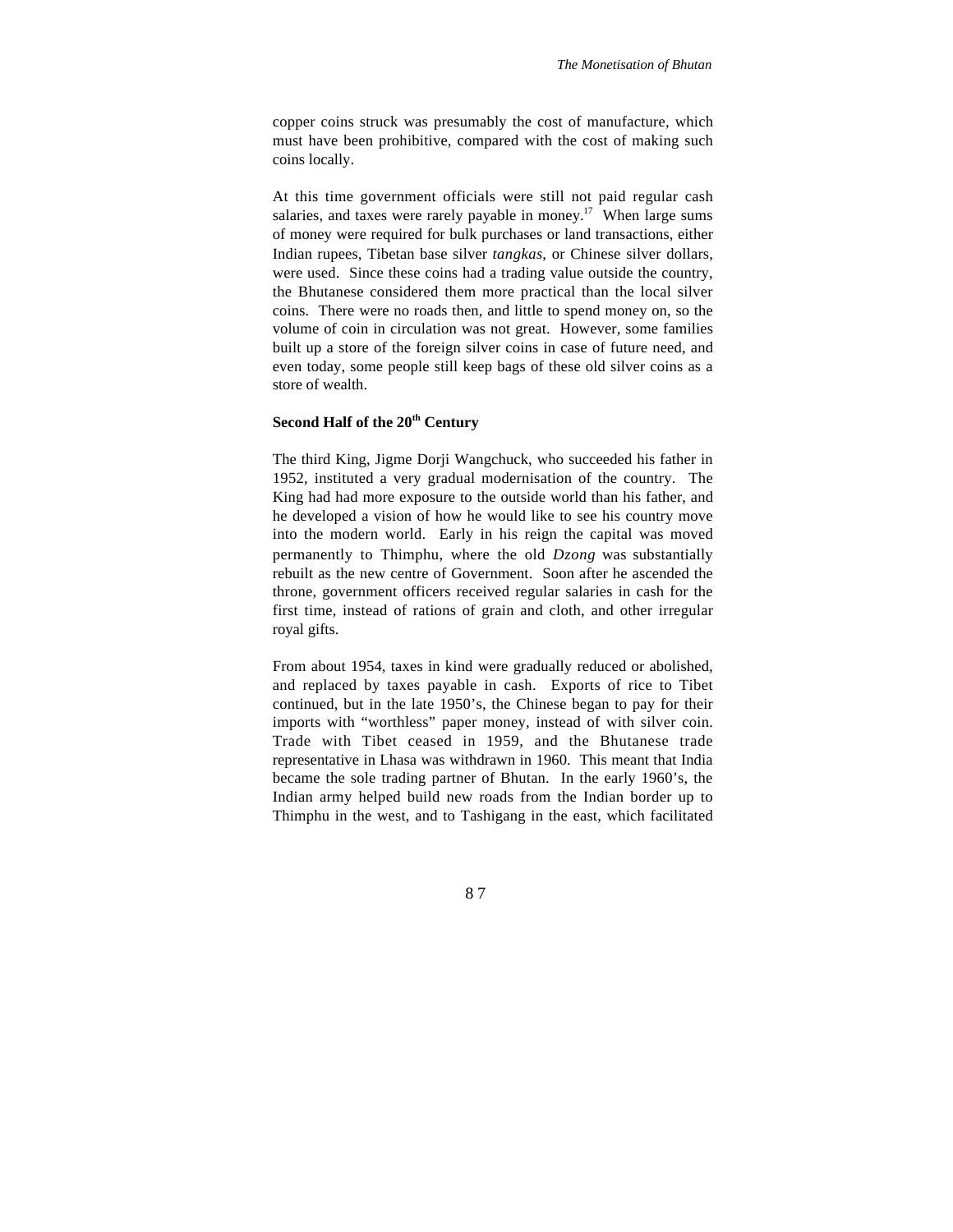trade with India. Wherever the roads reached, the volume of cash transactions increased, and it became worthwhile establishing shops.

In the 1950s, and particularly after 1959, Tibetan refugees began to arrive, and sought refuge in Bhutan. They were traders by nature, and they opened some of the first full time shops in the country, relying on the cash economy for their livelihood. In 1959 there were three shops in Punakha, two of them run by Tibetans. *Yab* Ugyen Dorji was only the second Bhutanese to open a shop there.<sup>18</sup> In these early days of the modernisation of Bhutan, Indian currency played a large role. Indian traders began to sell small goods to the Bhutanese public for cash, which they took back to India, causing a shortage of small change in Bhutan. In 1950 and 1954, a total of about 50,000 halfrupees had been struck in the Calcutta mint with a Bhutanese design. In an attempt to ensure a sufficient supply of small change in Bhutan, a further 1 million similar half rupee coins were struck in Calcutta in 1967. These were not popular with the Indian traders who preferred payment in Indian coins.

In 1963, a Royal Finance Secretary was appointed for the first time (*Lyonpo* Chogyal), and he became Finance Minister in 1968, when the State and Royal Household functions became separated.

When Father Mackey arrived in Tashigang in 1963, it was initially felt that the traditional approach to civil servants could apply to him. He was not paid a salary, but all his requirements were provided from the *Dzong*, such as food rations, candles, clothes, and even cash, if he needed to make purchases. However, because of the inconvenience of having to apply continually to the *Dzong* for whatever he needed, he was given a cash salary after a few months. Indian teachers at that time, who were employed on a contract basis, were already paid in cash.19 Only in 1972, did the Bank of Bhutan open its first branch in the east of the country, at Samdrup Jongkhar. Before that, anyone in the east of Bhutan who wanted cash in significant quantities, had to go to the State Bank of India in Gauhati.

The practice of monasteries being granted the produce of certain designated Government lands ceased in 1968, and was replaced by an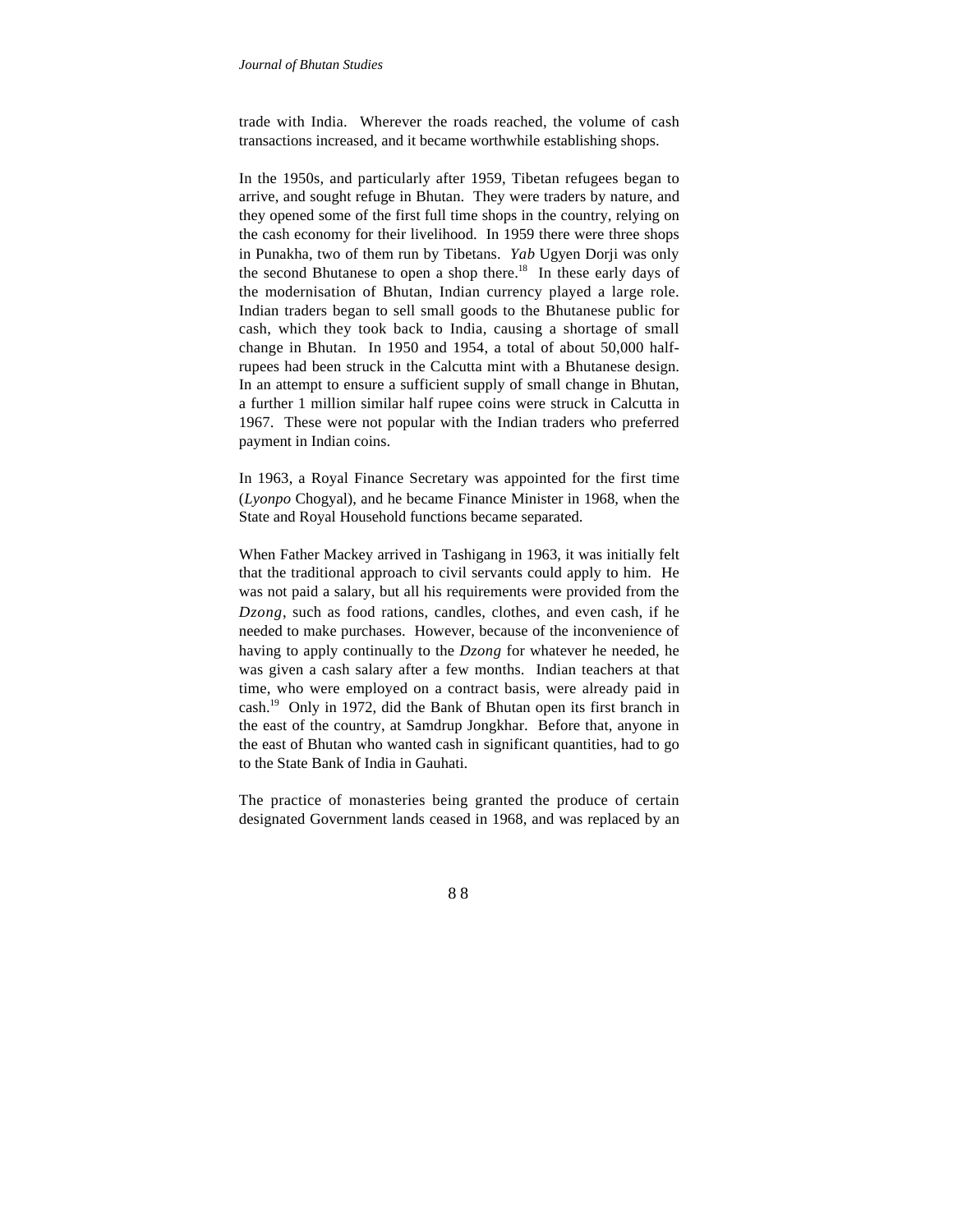annual cash subsidy of Rs.500,000, payable by the Government to the Central Monk Body.<sup>20</sup> Over time, the use of Indian currency increased considerably, but I have not been able to locate any statistics for this part of the money supply. Until the 1980's, most transactions, particularly in southern Bhutan, were conducted in Indian currency. This currency has always circulated freely in Bhutan, and is often preferred by traders, who can use it directly to buy imports from India. In 1968 the first permanent shops were constructed in Thimphu. Prior to that, traders, including some Bhutanese, operated from tents or temporary huts located in Changlingmethang. Bhutanese banknotes were first issued in 1974. Initially only small numbers were produced, in denominations of Nu.10, 5 and 1. One of the main reasons behind the issue was to ensure that small change remained available in the country, as Indian traders continued to remove any Indian small change. However, there were certainly political considerations also, since Bhutan had joined the United Nations in 1971, and as a sovereign independent country it was appropriate to have a separate currency.

The coronation ceremonies of the present King in 1974 provided the infrastructure to enable the country to cope with foreign visitors. Foreign aid commenced about that time and aid workers, paid high salaries, arrived in Thimphu and elsewhere, bringing more cash into the economy. This produced opportunities for some property owners in Thimphu, to let their properties to foreigners for good rents. Tourism started after 1974, and brought yet more cash into the economy.

As the effects of universal education come to fruition, many Bhutanese from outside the capital come to Thimphu to join the civil service. They are paid cash salaries, which they have to use for living expenses, and in this way, yet more cash enters the economy. Over time, more Bhutanese have opened shops and have started trading ventures. Improved communications make specialist production increasingly viable, accompanied by the need for cash transactions. Virtually everybody in Bhutan now has to have access to cash, if only to purchase the school uniforms, which are required in every school.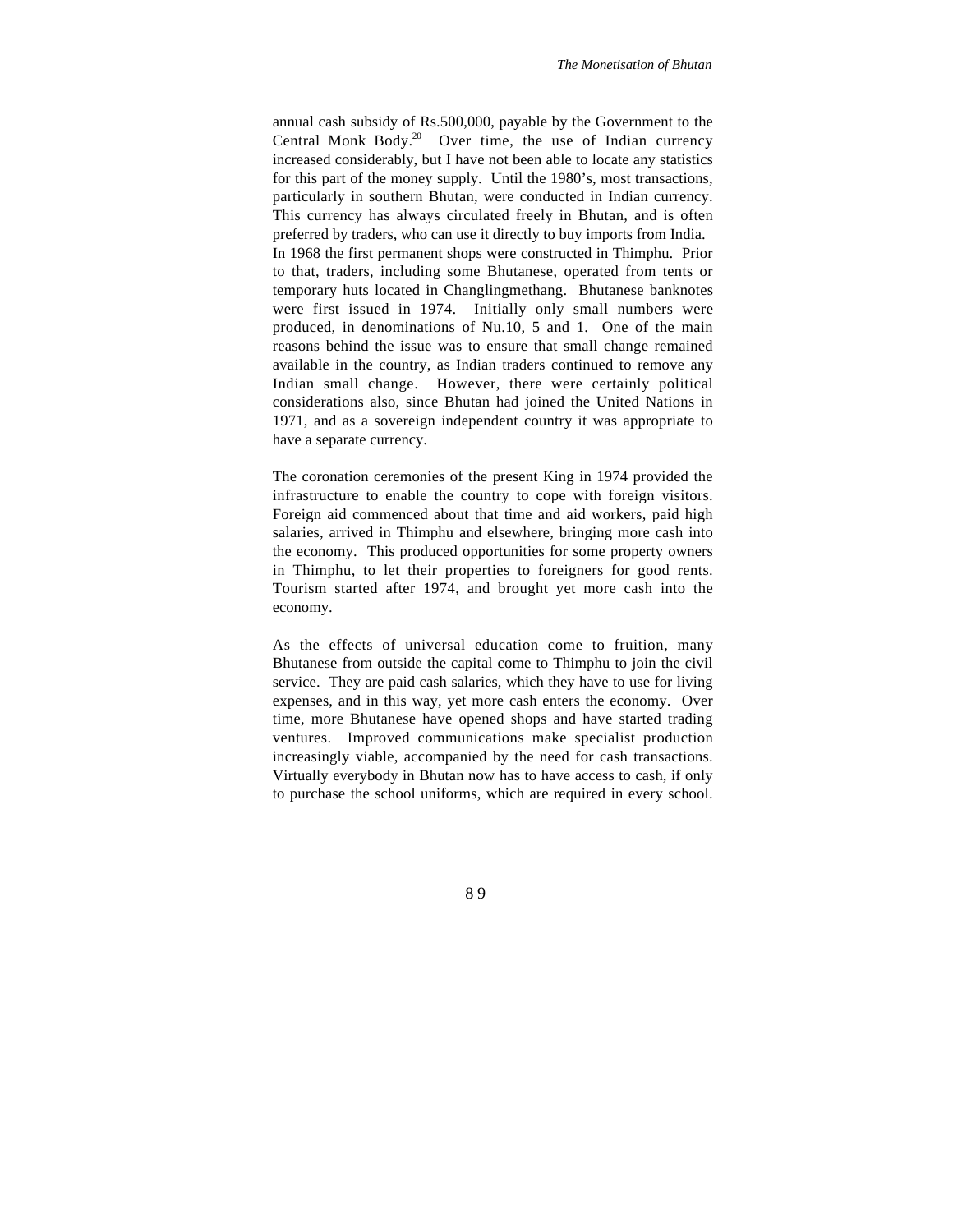#### *Journal of Bhutan Studies*

Many imported goods are available in Thimphu, for those who can afford to pay cash.

Bhutanese currency outside banks has risen from Nu.3.1m in 1980, to Nu.149.1m in 1988 and to Nu.720.9m in 1997. The growth rate of nearly 20 per cent p.a. over the last nine years is slightly distorted, as no account is taken of the Indian rupees that continue to circulate in an uncontrolled manner, but the growth has been dramatic. The *Ngultrum* has remained linked to the Indian rupee, and there has been tight control over the money supply. Inflation has been generated, more as a result of price increases in India, which have inevitably filtered through to Bhutan, than because of excess cash in the Bhutanese economy. Bhutan has therefore suffered from imported inflation, with corresponding hardship for those who depend on the cash economy.

Another feature of modernisation is urbanisation, and the need for money in an urban environment is very much greater than in a rural environment. The population of Thimphu is already about 50,000, and is growing at about 5,000 each year. Phuntsholing is of similar size, and although other towns are rather smaller, their population growth is also rapid.

As Aristotle, the Athenian philosopher, noted in the  $5<sup>th</sup>$  century BC. democracy is only possible in a monetised society, since the elected servants of the people need to be rewarded for their work on behalf of their constituencies. This is as true today in Bhutan, as it was in ancient Athens, and it is a tribute to the way Bhutan has planned its political development that monetisation did indeed precede the introduction of democratic institutions. However, money is not an unmitigated blessing, and is one of the few commodities of which one can never have too much. There is scope for growing dissatisfaction among those who do not have enough cash to satisfy their material aspirations.

The traditional Bhutanese values are based on non-monetary principles, so if these values are to survive, then people will have to truly realise that there is more to life than money. This is what Gross National Happiness is all about, and all Bhutanese development goals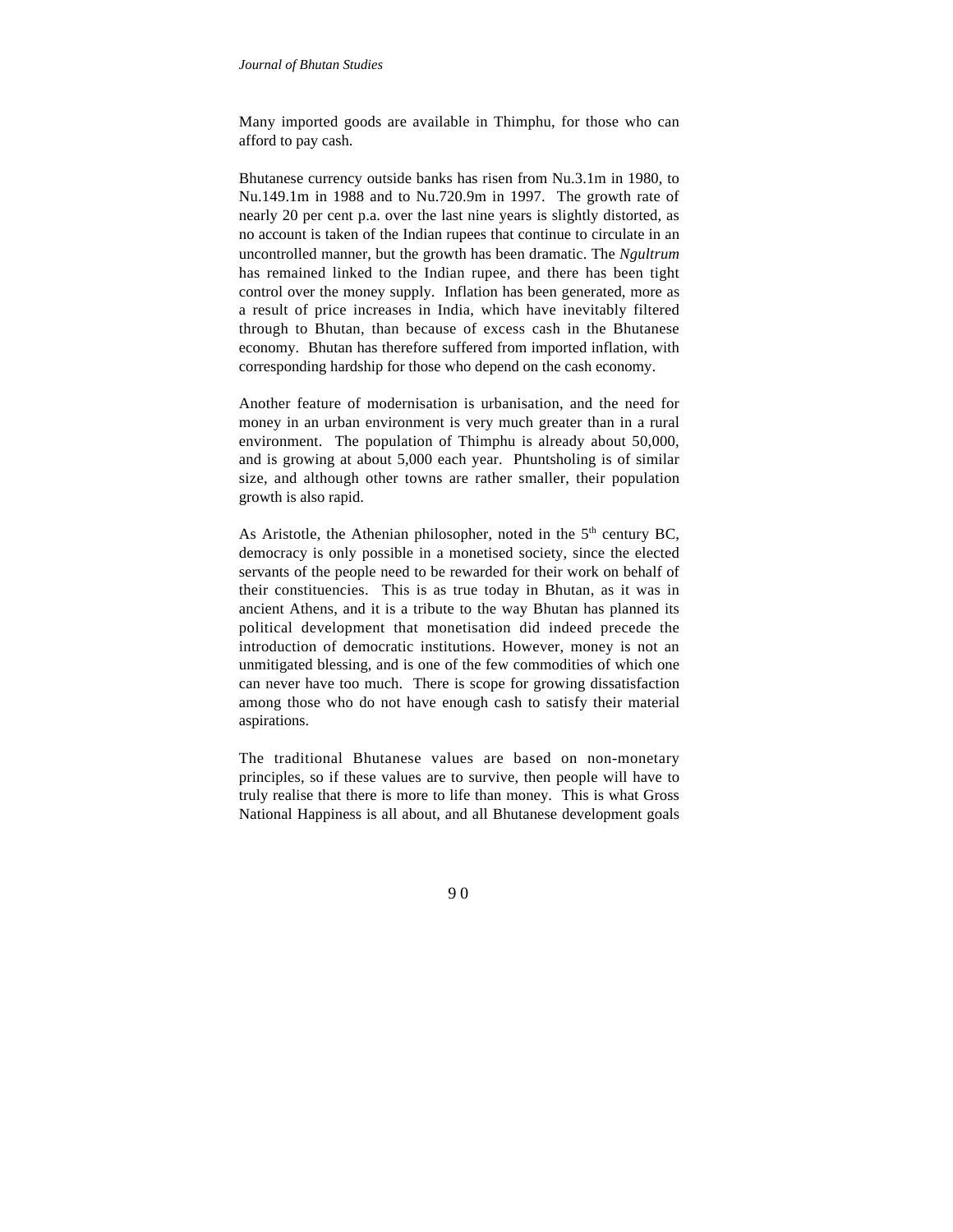are Designed with this objective in mind. For those Bhutanese who remain, even today, outside the cash economy, traditional values remain very strong. The challenge for Bhutan is to satisfy the aspirations of the increasing number of people, especially the younger generation, who are now exposed to the cash economy, and to foreign goods, and this can most effectively be done by moulding aspirations, rather than trying to satisfy every demand.

Monetisation is a necessary corollary to "modernisation". However, even today many Bhutanese still live a life virtually free of cash, with rice and other agricultural produce coming from family or communal lands, and weaving much of their own cloth. The people often live in joint families in family owned houses, built with communal help on family owned land. In order to attempt to ensure that this way of life is not completely eroded by the relentless advance of the cash economy, laws have been passed to ensure that landowners cannot dispose of land that leaves them with less than a minimum smallholding. In this way, most Bhutanese still live according to traditional values.

Monetisation does, however, increase opportunity. Simple macroeconomics draws the link between savings and investment, and specifies investment as the key to the stimulation of growth. The banks in Bhutan do, however, have a problem over liquidity, with not enough borrowing, public or private, to make maximum use of the cash being saved.

Some people in Bhutan, particularly those who have undertaken business or trading ventures in the urban centres of Thimphu and Phuntsholing, have benefitted more from the cash economy than others, and this trend is likely to continue. The transition from a society free of money to a monetised society is not easy, and provides an important subject for academic research by both economists and social scientists. It is inevitable that a new division of society is developing, stratified by access to different levels of monetary affluence. The traditional divisions of society could be threatened, and young people may begin to aspire more to wealth, rather than to traditional positions of respect. This presents a fascinating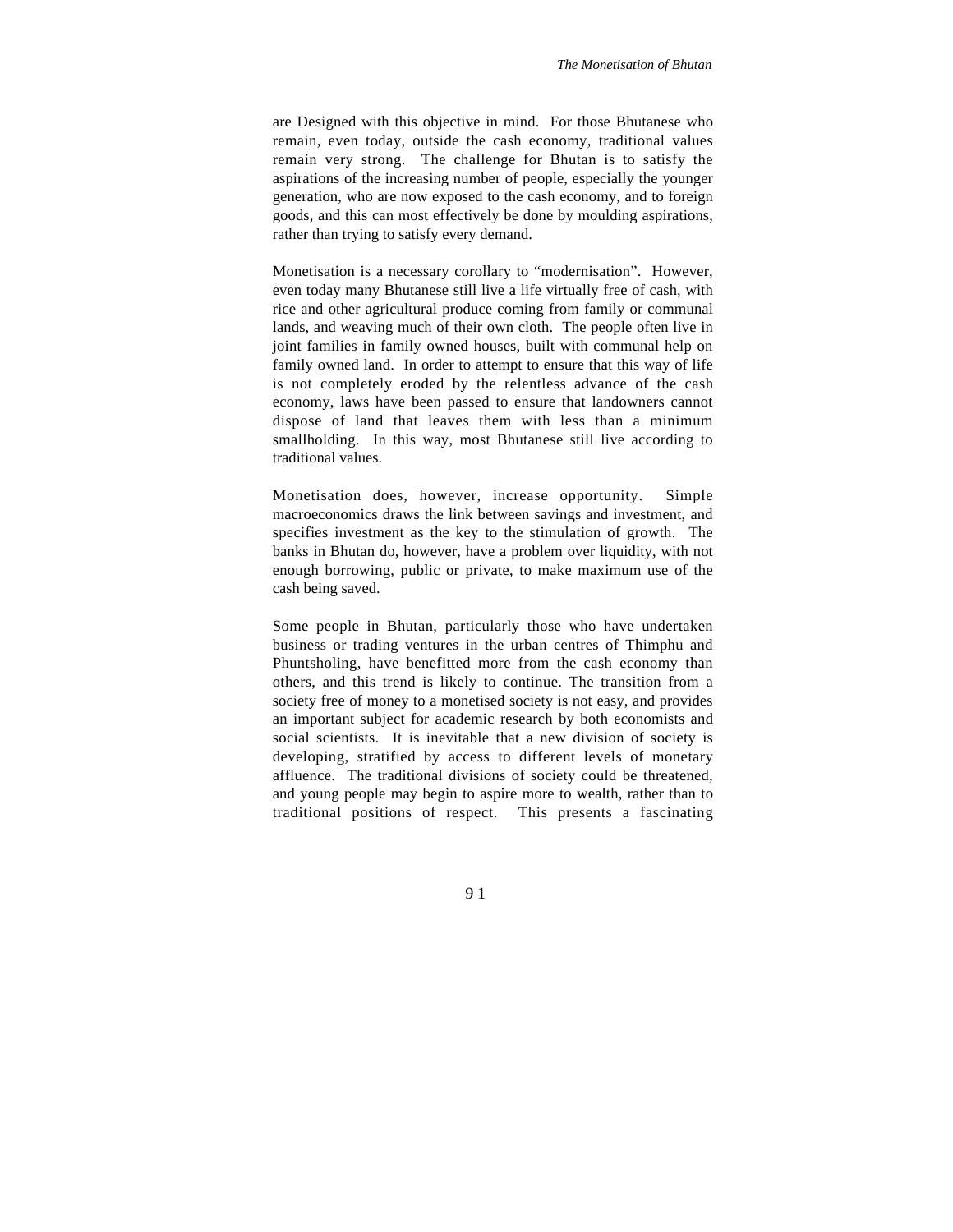juxtaposition of traditional and modern values, where materialism and compassion exist in tandem. Ruthless behaviour is forgiven, possibly encouraging further ruthlessness. New checks and balances may need to be introduced, to encourage traditional values, and impose penalties, with the force of law, on unacceptable behaviour. One of the most obvious examples of the conflict between traditional religious values and faith, and the attraction of money, is the theft of treasures from *lhakhang*s and *chortens*. Such sacrilege would have been unthinkable thirty years ago.

However Bhutan is fortunate in being perhaps the last country in the region to be monetised. The Bhutanese people can see what unrestrained materialism has done to their neighbours in Sikkim and Nepal, and much of this can be put down to the abandonment of traditional principles in favour of the attractions of money. It is doubtful whether the institutional structures in Bhutan are suitably geared up to cope with abuses of capitalism. The banks rarely foreclose on bad debts, and people who engage in unacceptable business practices are rarely penalised. Unless appropriate laws are introduced and enforced, it is likely that the old adage, "money is the root of all evil" will apply as much to Bhutan as it does in so many other countries today.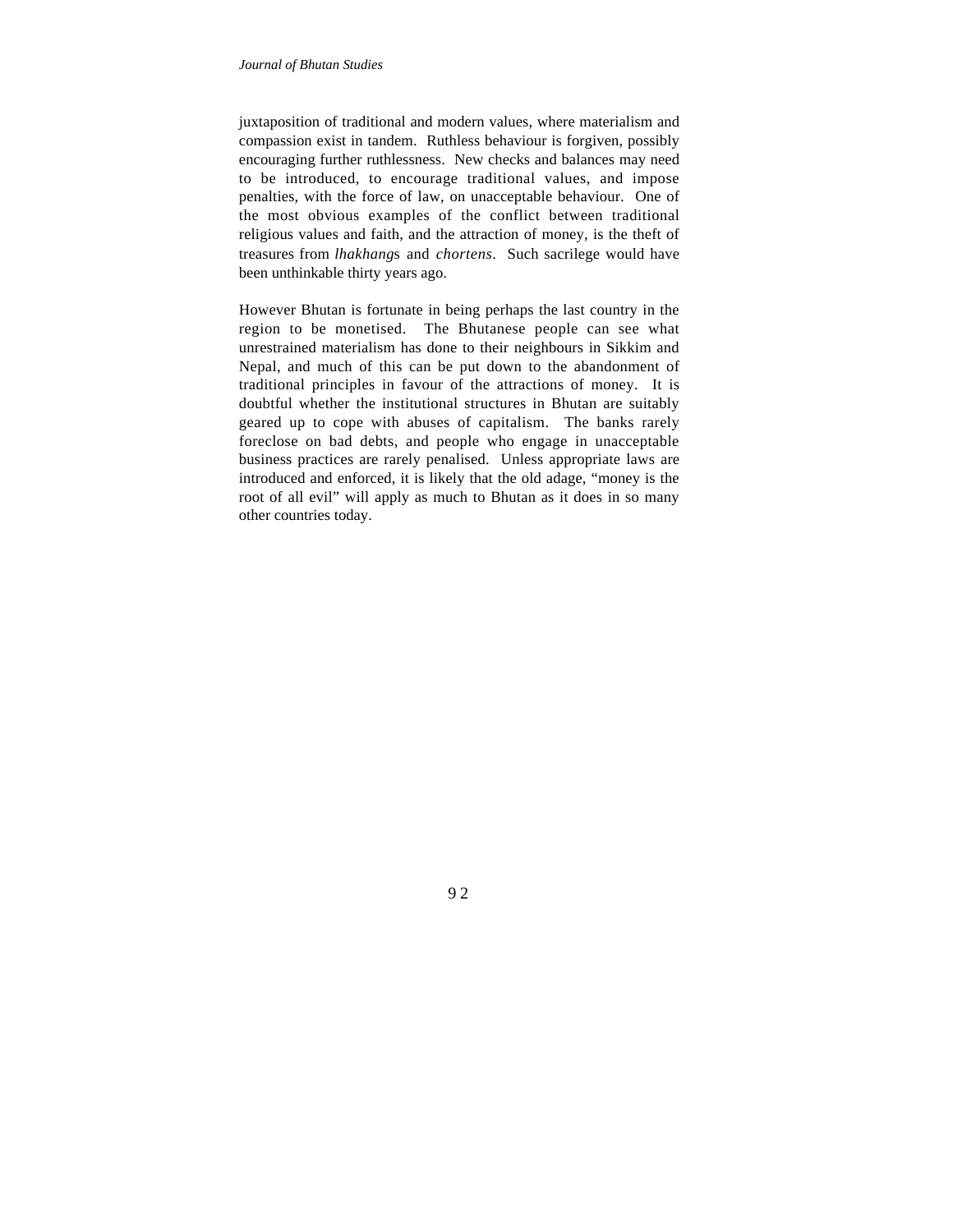#### **Conclusion**

In this paper I have traced the development of the monetary economy in Bhutan, explaining that monetisation of the Government sector only commenced after 1950. It is only since the 1970's that the effects of monetisation and modernisation, have started to be felt. The challenge for Bhutan in the future will be to introduce institutions that are capable of initiating and enforcing checks and balances in the financial and business sectors. It would indeed be a great achievement if traditional values can be maintained, and the economy truly built, and universally appreciated, on the concept of Gross National Happiness, rather than measured on the monetary based Gross National Product.

### **Notes**

l

<sup>1</sup> C.f. the account of the English adventurer, Ralph Fitch in Hakluyt's Voyages

 $2$  Interestingly, in Bengal, the coinage was restricted to silver, with only a very few gold coins, until the British times in the  $18<sup>th</sup>$  century, when copper was gradually introduced. For small change, cowrie shells circulated widely in both Bengal and Assam, in the absence of a formal coinage, but I have found no evidence that cowry shells were ever used in Bhutan.

<sup>3</sup> I am grateful to John Ardussi for this information.

<sup>4</sup> C.f. "Coinage in Bhutan", *Journal of Bhutan Studies*, Vol.1, No.1, 1999, pp.84-113.

<sup>5</sup> In the early 1640's, Bhima Malla, a brother of Pratap Malla of Kathmandu, led a successful military expedition against Tibet, and one of the articles agreed in the peace treaty stipulated that "Tibet agreed that all trade with India, even though conducted by other than Newari merchants, would be channelled through the Kathmandu Valley in preference to the routes to the east (i.e. via Sikkim, Bhutan or Tawang)". *Strategy for Survival*, by L.E.Rose, Berkeley, 1971, pp.13-14.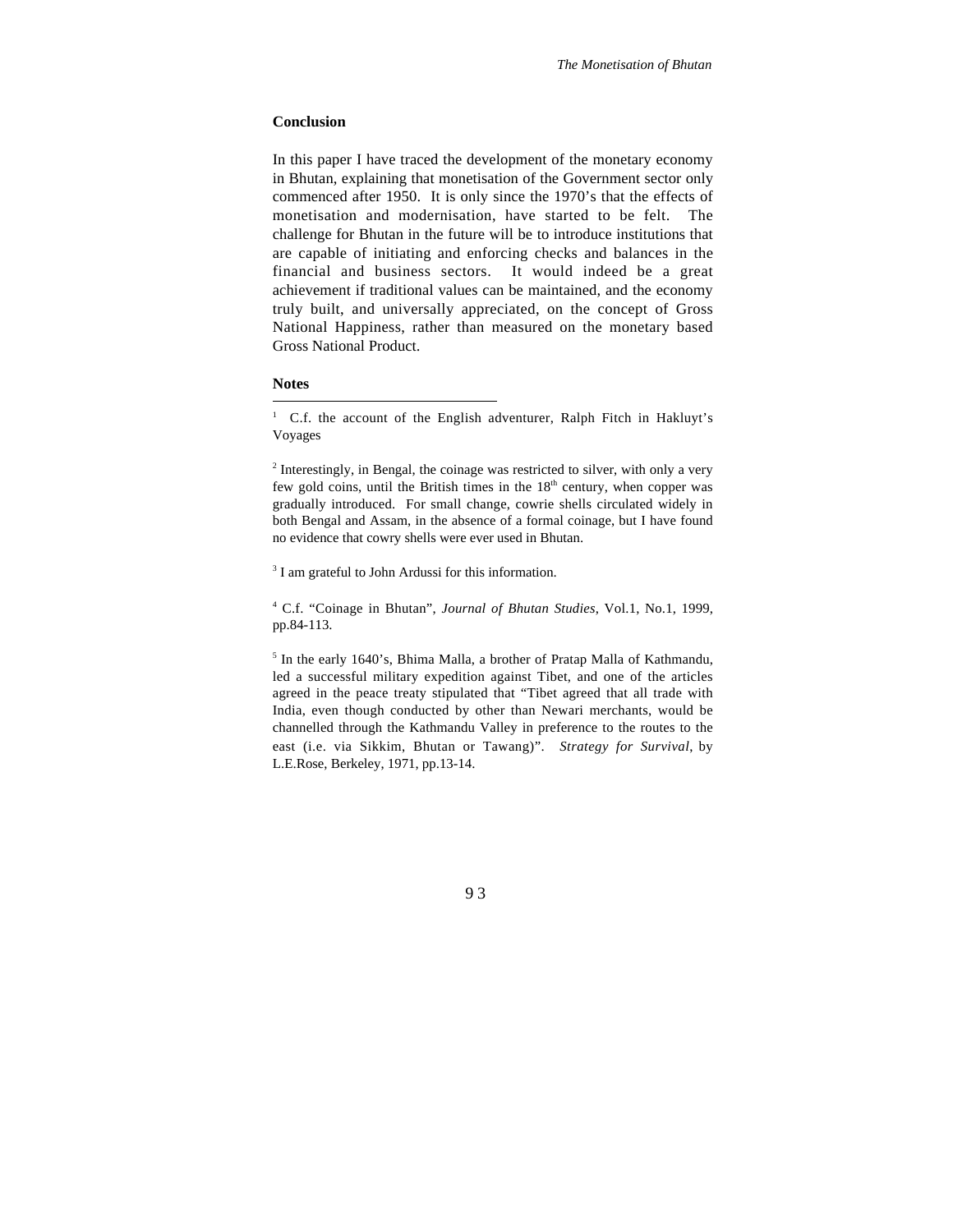l

<sup>6</sup> At the same time, the volume of wool traded between western Tibet and India through Garhwal, to the west of Nepal, seems to have increased, as witnessed by an increase in the volume of silver coins struck at Srinagar.

<sup>7</sup> In Nepal, and in many mother countries, taxes on imports were collected in local coinage. Traders had to take their bullion or foreign coins to the mint. The mint then charged an explicit fee of perhaps 5% for supplying new coins, but there could also be a hidden charge of perhaps another 5%, levied through the alloy added to the metal content. In this way the mint became a very useful source of revenue for the State, and the currency an important factor in fiscal policy.

<sup>8</sup> C.f. the situation when taxes were levied in Tibetan and Chinese silver coin, from the people of Merak Sagten in the years prior to 1950.

<sup>9</sup> The ten examples of French rupees I have found in Bhutan date from the period 1748 to 1773.

<sup>10</sup> Michael Aris, (1982). *Views of Medieval Bhutan: The Diary and Drawings of Samuel Davis*, 1783, New Delhi: Roli Books Int./Serindia.

 $11$  The Cooch Behar mint only opened sporadically after 1788. The records are not complete, but it was certainly closed between 1789 and 1795. In 1799 it was working, but it was again closed in 1800, apparently as a temporary measure. There is no evidence that it was ever opened to strike currency coins after that, and requests from the Raja to the British authorities were turned down in 1805, 1821 and in 1828. C.f. "Excerpts from a Report on Kooch Behar", by Major Francis Jenkins, Apr. 1849, in *Selections from the Records of the Bengal Government*, Calcutta 1851.

<sup>12</sup> 'Demonetisation of Narayani Coins in Assam and N.E.Rangpur', c.f. S.K.Bose in *The Coinage of Cooch Behar* by Nicholas Rhodes and Shankar K.Bose, Dhubri, 1999, pp.30-48.

 $13$  The change in alloy seems to have occurred rather quickly, with the same pair of dies sometimes being used initially to strike coins with quite a high silver content, some with a silver wash, and finally coins with no pretence of being silver.